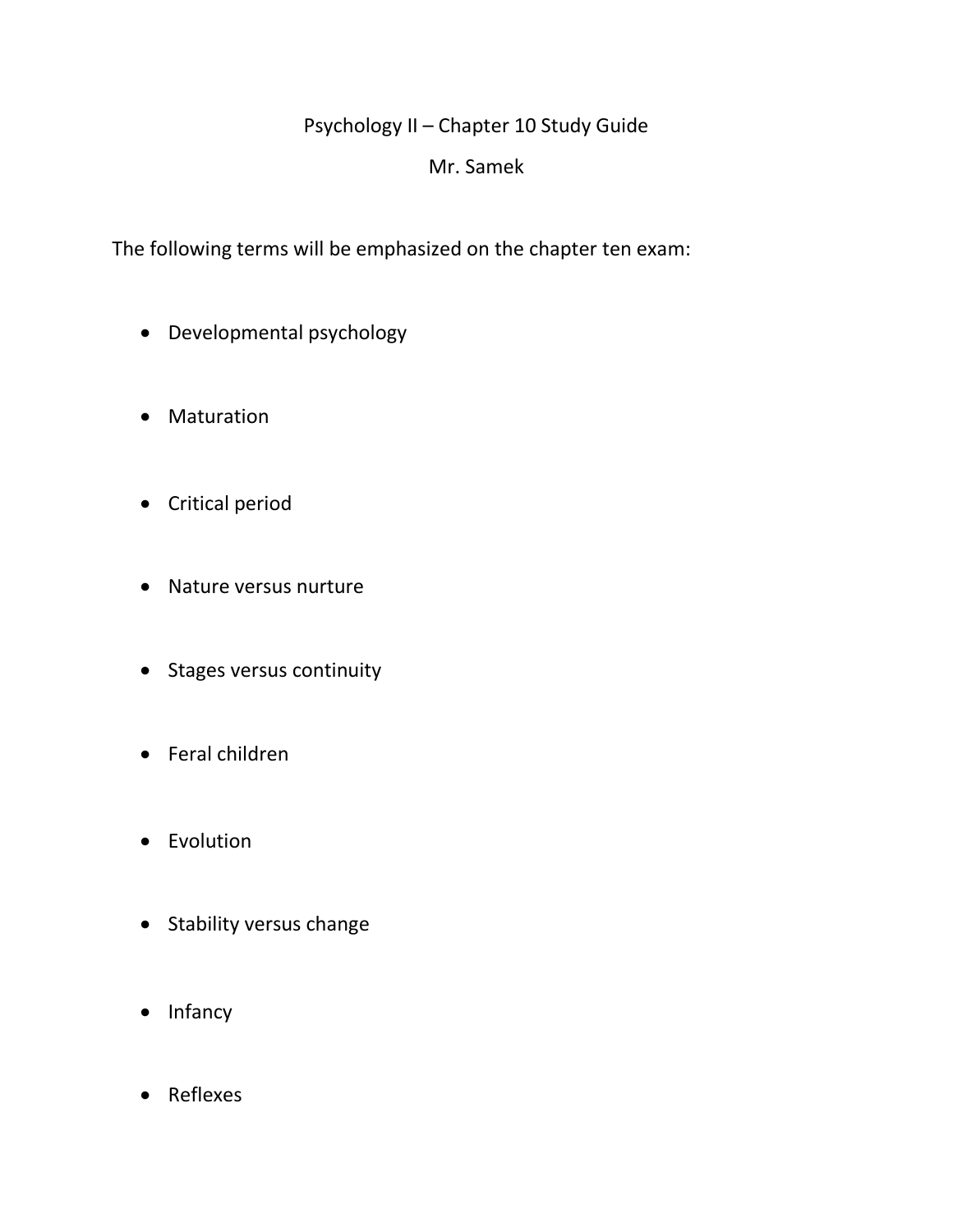- Motor development
- Visual Cliff Experiment
- Piaget's four stages of cognitive development
- Erikson's eight stages of psychosocial development
- Kohlberg's levels of moral development (plus 2 stages at each level)
- Freud's five stages of cognitive development
- · Id, ego, superego
- Maslow's hierarchy of needs (5 stages/steps)
- Temperament
- Easy child/difficult child
- Attachment